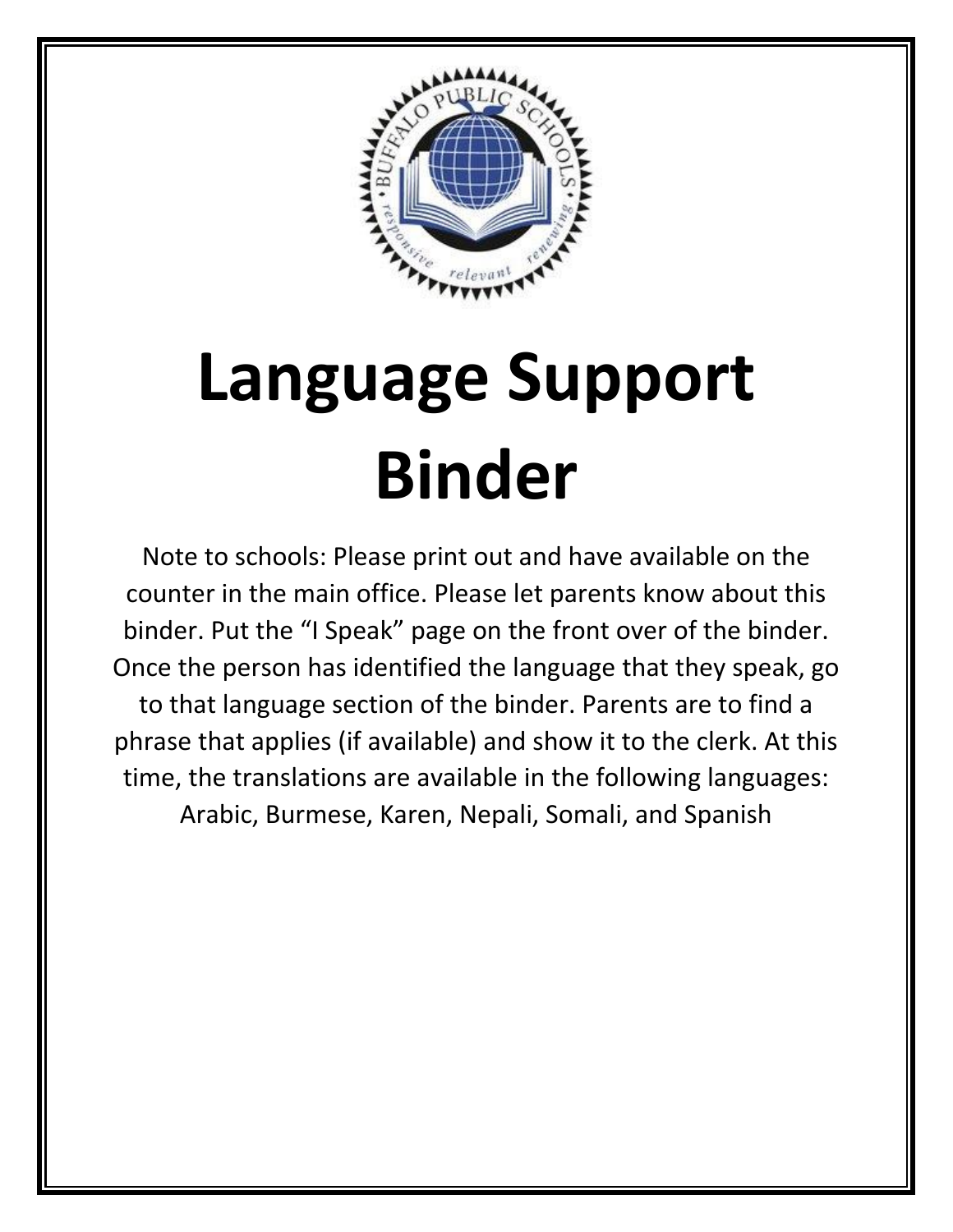| <b>Arabic</b>             | <b>Amharic</b>       | <b>Bengali</b>  |
|---------------------------|----------------------|-----------------|
| أنا أتحدث العربية         | እኔ አማርኛ እናገራለሁ       | আমি বাংলা বলতে  |
| <b>Burmese</b>            | French               | Karen           |
| မြန်မာစကား                | Je parle français    | ကညီကို5်        |
| Karenni                   | Kinyarwanda          | Kirundi         |
| <i>າ</i> ເອນຊາຍ ການ       | Ikinyarwanda         | <b>Kirundi</b>  |
| Kiswahili                 | <b>Malay</b>         | <b>Nepali</b>   |
| Mimi naongea Kiswahili    | Saya bercakap Melayu | म नेपाली बोल्न  |
| Somali                    | Spanish              | <b>Tigrinya</b> |
| Waxaan ku hadlaa Afsomali | Hablo español        | ትግርኛ            |
|                           |                      |                 |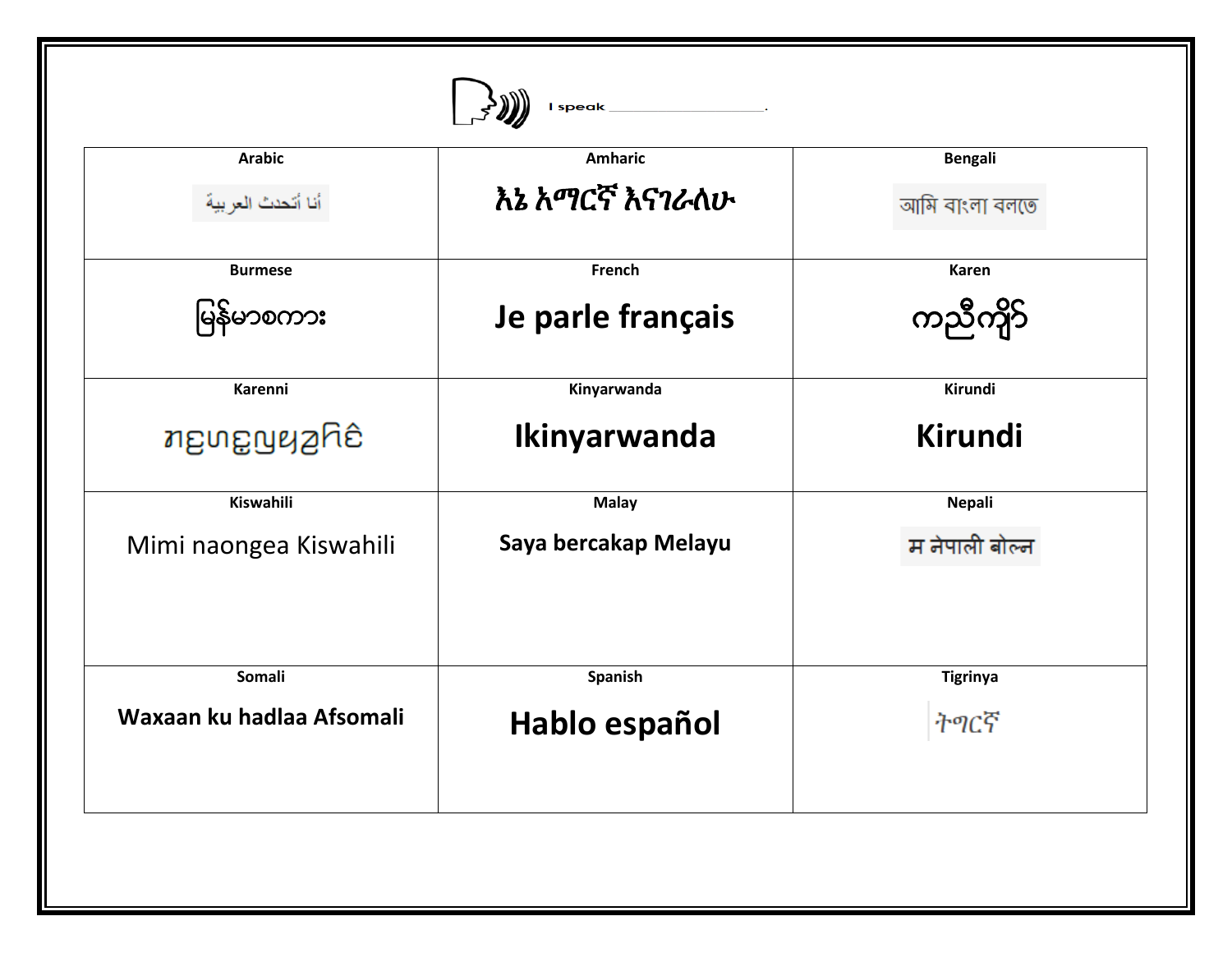## What is your child's name and room number?

|          | ما هو اسم طفلك وما هو رقم غرفتة ؟                    |
|----------|------------------------------------------------------|
| Burmese- | သင့်ကလေး၏အမည်နှင့်အခန်းနံပါတ်သည်ဘာလဲ?                |
| Karen-   | နဖိအမံ၊ဒီးအတီ၊ဒ၊းနိဉ်ဂံၢိဒံးလဲဉ်.                    |
| Nepali-  | तपाईको बच्चाको नाम र रूम नम्बर कति हो?               |
| Somali-  | Waa maxay magaca canugaaga iyo lambarka fasalkiisa?  |
| Spanish- | ¿Cuál es el nombre y número de salón del estudiante? |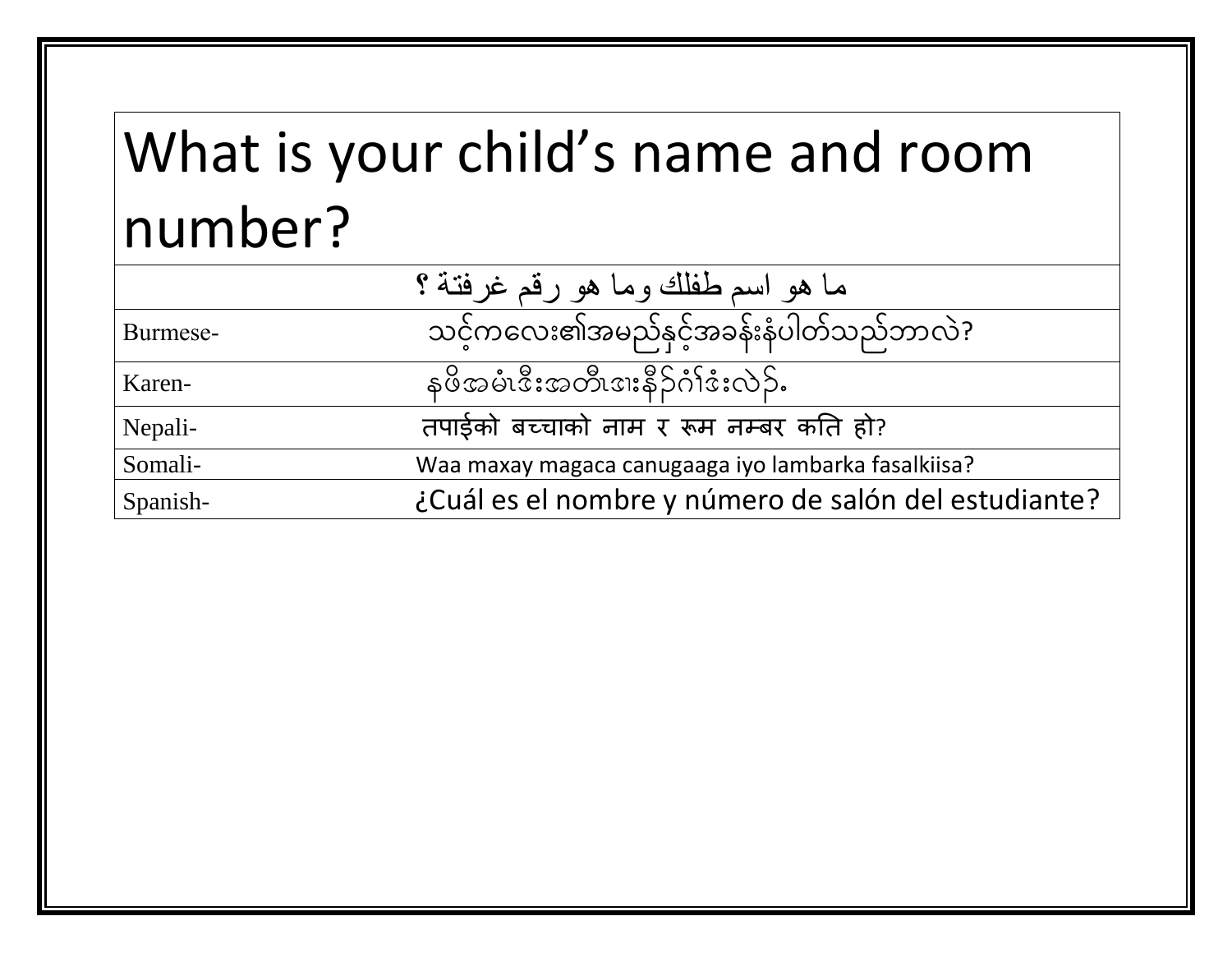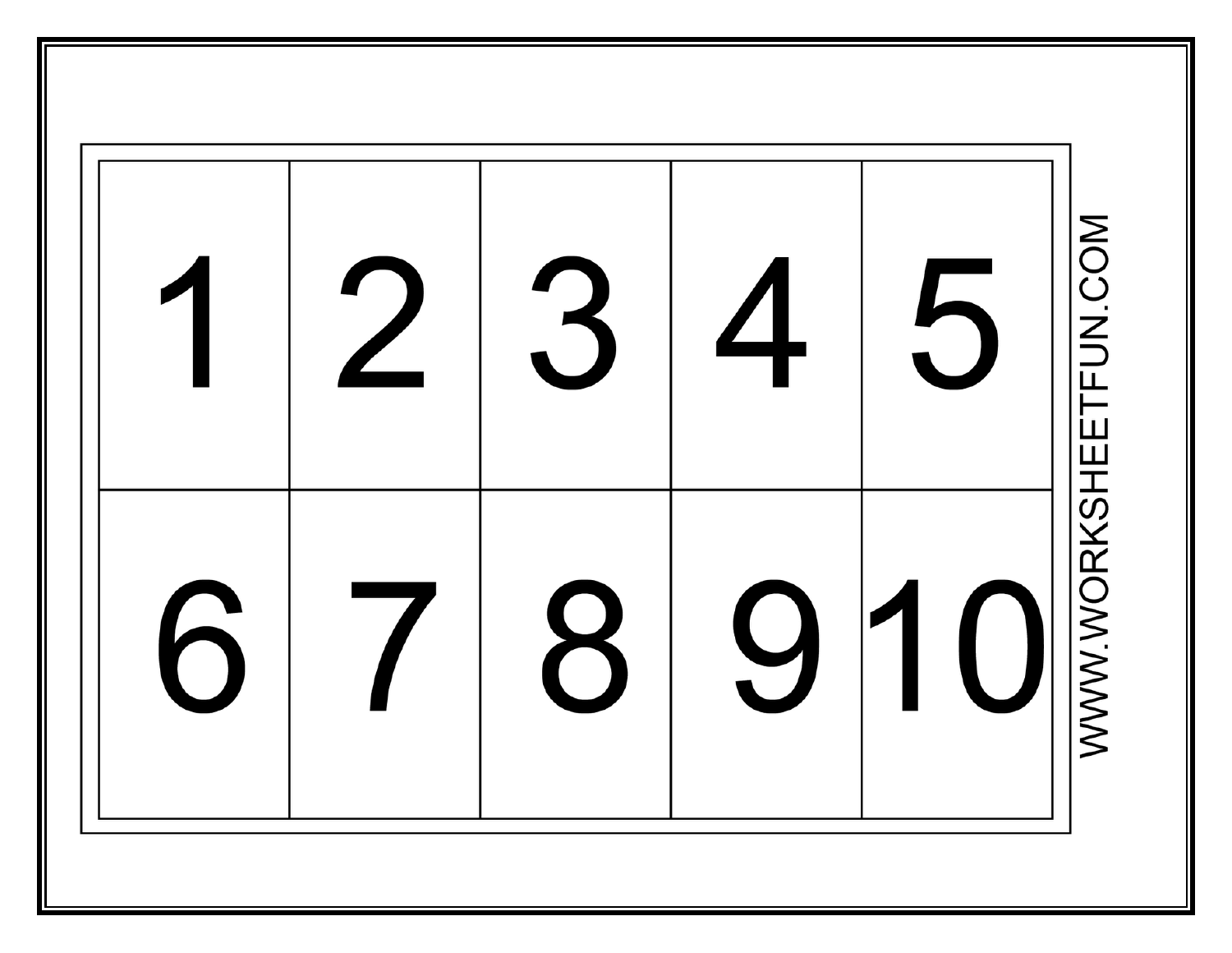Please find the question you would like to ask: يرجى البحث عن السؤال الذي تود أن تسأله. လက ေးဇ ေးပပြု၍သင်လမေးလ ိုတဲ့်လမေးခွန်ေးက ိုရှာလ ွပါ။ 0Ho;plRCkw>oHuG>vXetJ.'d;oHuG>M.wuh>I क ृ पया तपाईलेसोध्न चाहन ुभएको प्रश्न खोज्नहु ोस ् । Fadlan natus su'aasha aad qabto Por favor, encuentre aquí la pregunta que quiere hacer:

Note to schools: Please insert pictures and names here:

Ι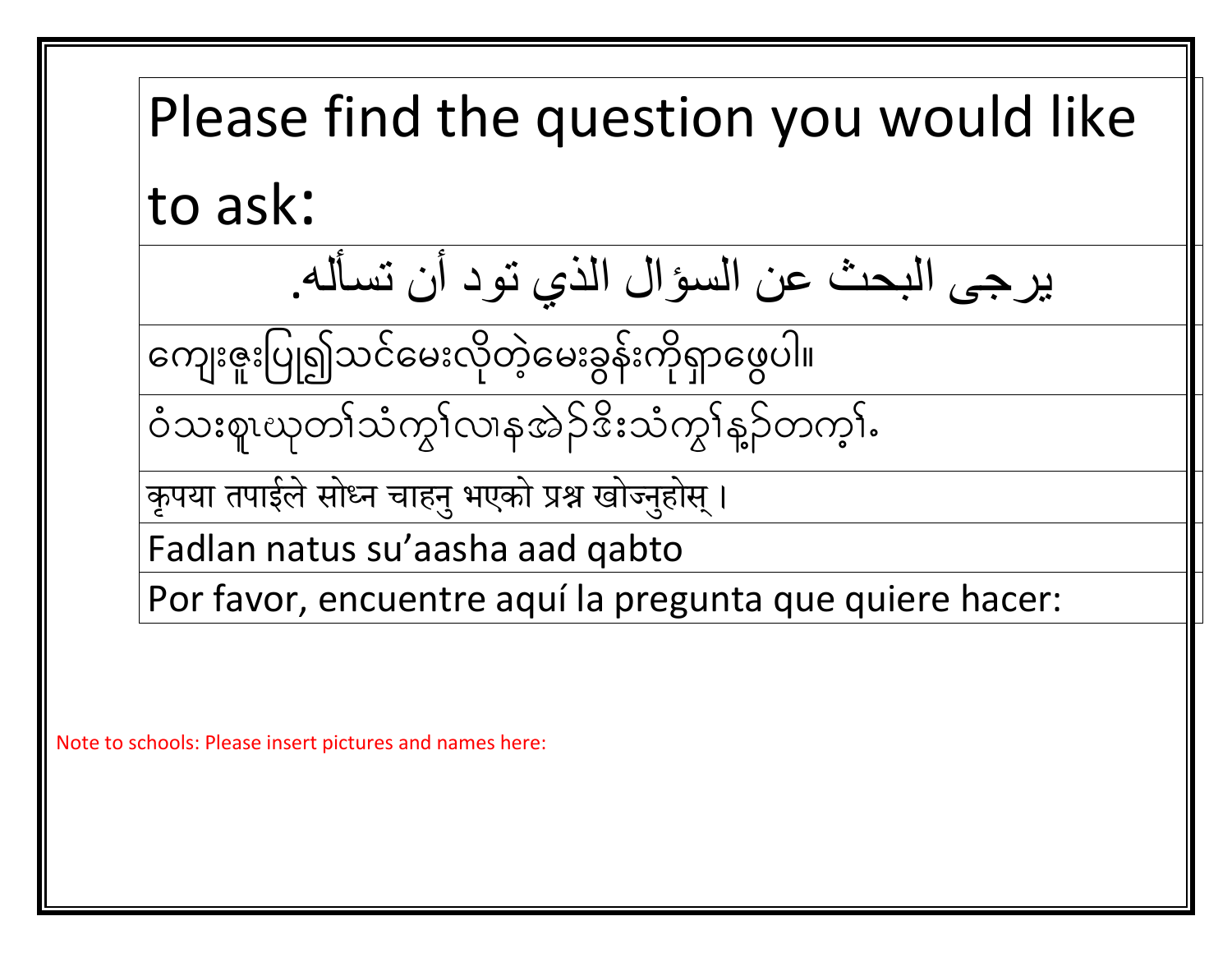| Principal       | Assistant<br>Principal  | <b>Assistant Principal</b> |
|-----------------|-------------------------|----------------------------|
| مدير المدر سة   | مساعد المدبر            | مساعد                      |
| ကျောင်းအုပ်ကြီး | လက်ထောက်ကျောင်းအုပ်ကြီး | လက်ထောက်ကျောင်းအုပ်ကြီး    |
| ကိုခိုင်        | ကိုခိဉ်ခံ               | ကိခိဉ်ခံ                   |
| प्रिन्सिपल      | सहायक प्रिन्सिपल        | सहायक प्रिन्सिपल           |
| Maamule         | Maamule kuxigeen        | Maamule kuxigeen           |
| <b>Director</b> | Asistente               | Asistente                  |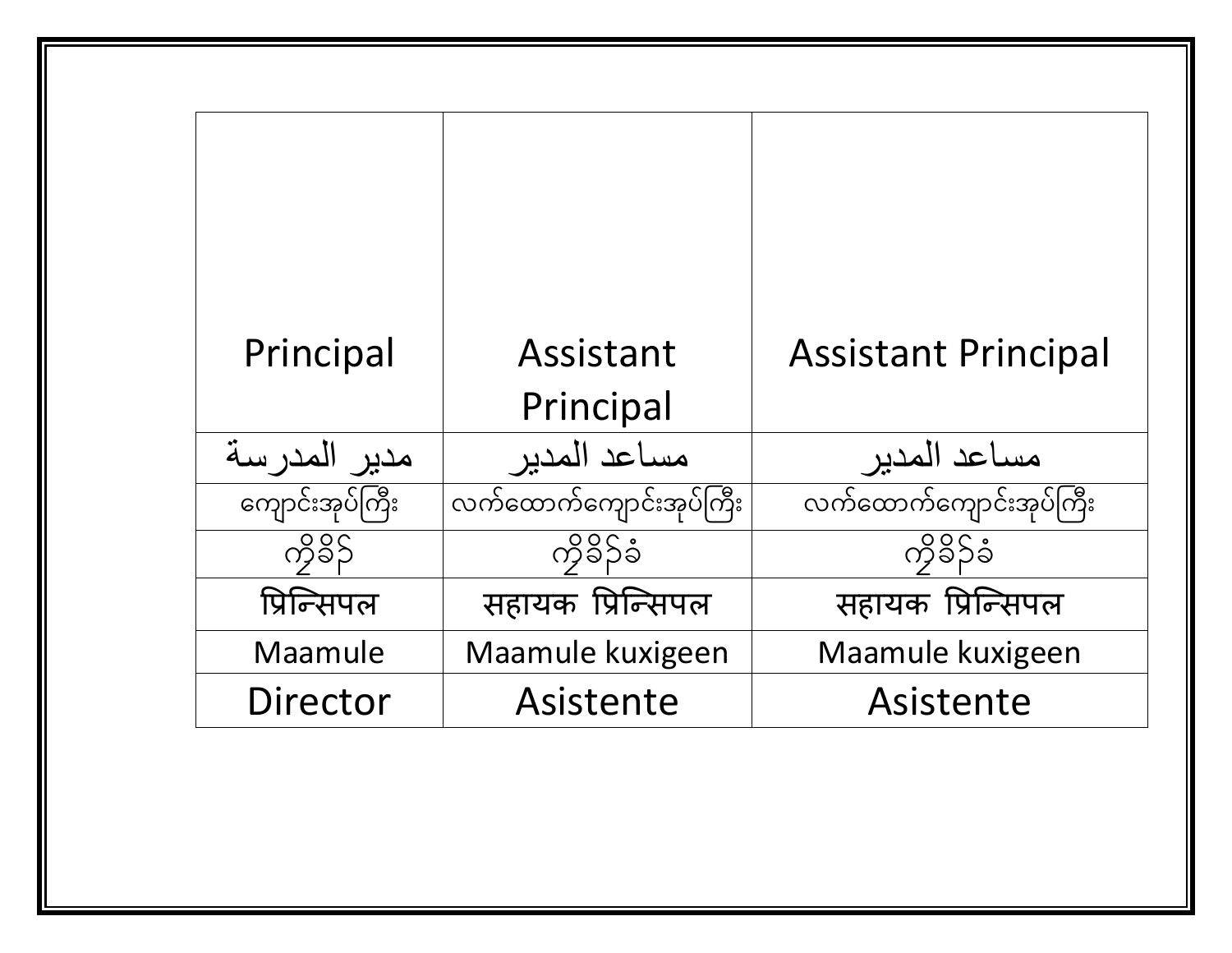| Dean of             | <b>Nurse</b>  | <b>SST Team</b>            |
|---------------------|---------------|----------------------------|
| <b>Students</b>     |               |                            |
| عميد شؤون الطلبة    | الممر ضبة     | SSTفريق مساعدة الطلاب      |
| ကျောင်းသားများ၏ဒင်း | သူနာပြု       | SST အဖွဲ                   |
| ၯၮၟ႞ၯၞၴၮၟႝဖိတၑၣႅ    | ကသံဉ်သရဉ်မှဉ် | ပုပမောက္ခ်ိဖိကၡ၊           |
| विदयार्थीको डीन     | नसे           | SST टिम                    |
| Hormuudka Ardayda   | Kalkaaliso    | Kooxda Taakuleenta Ardayda |
| Decano              | Enfermera     | <b>Equipo SST</b>          |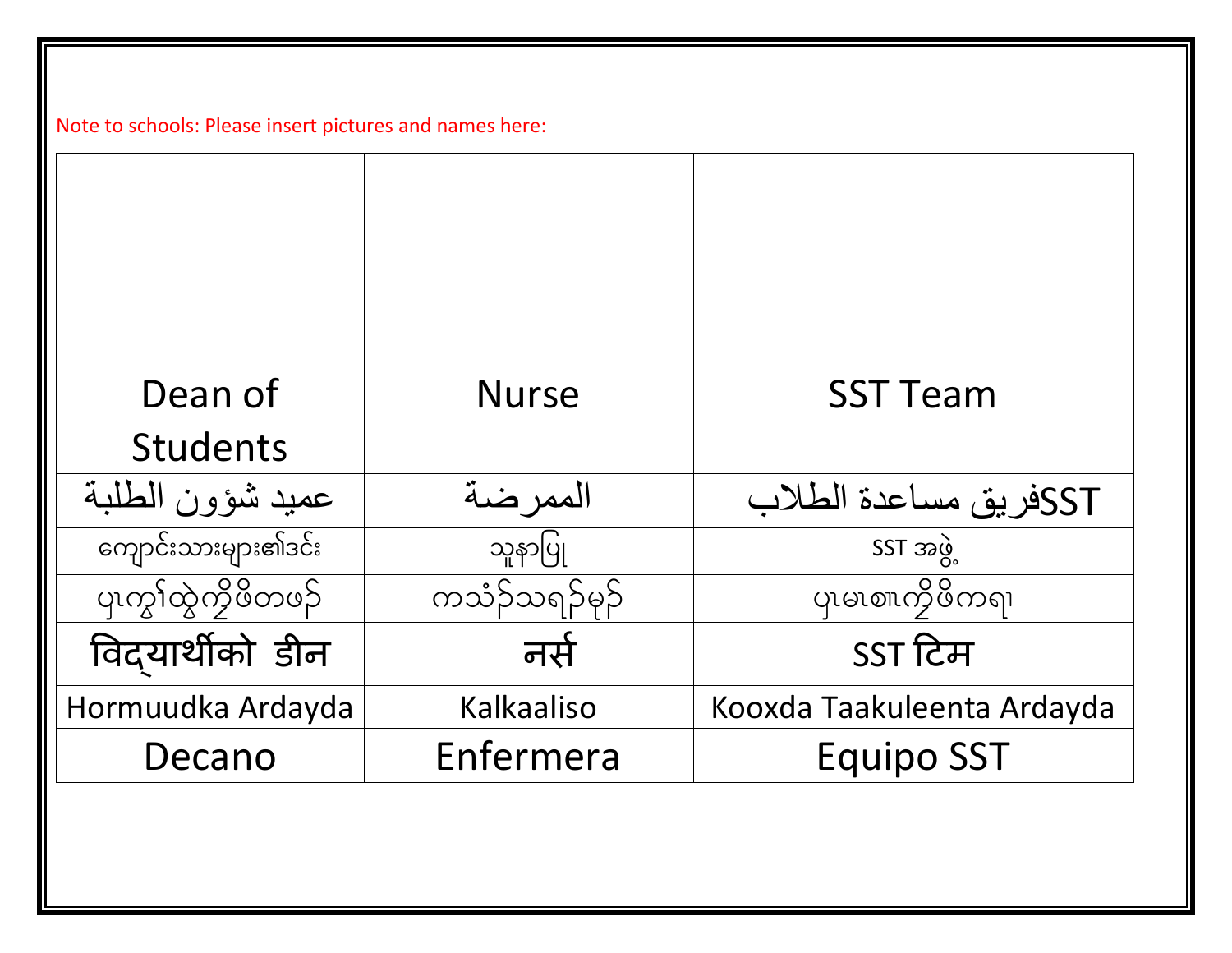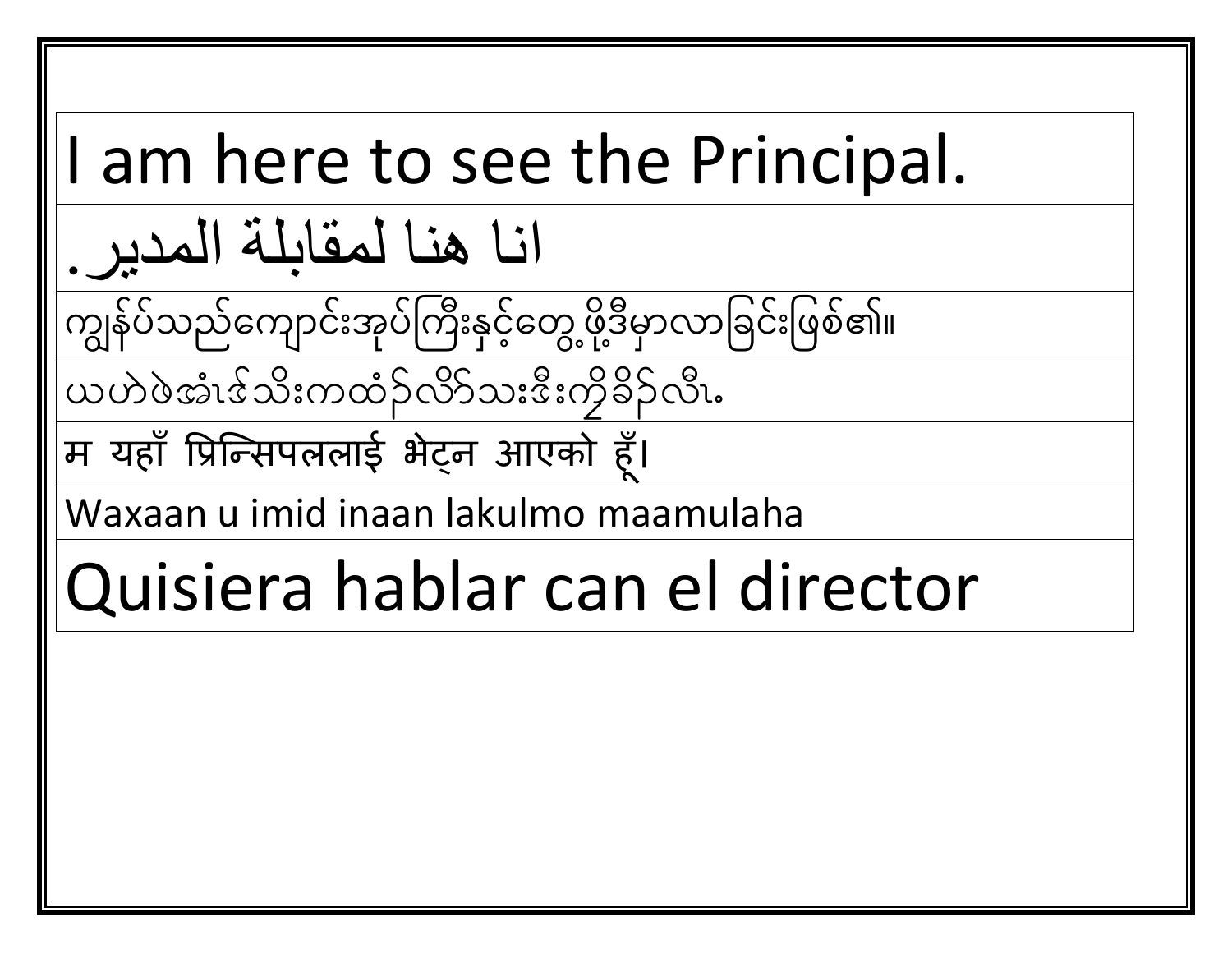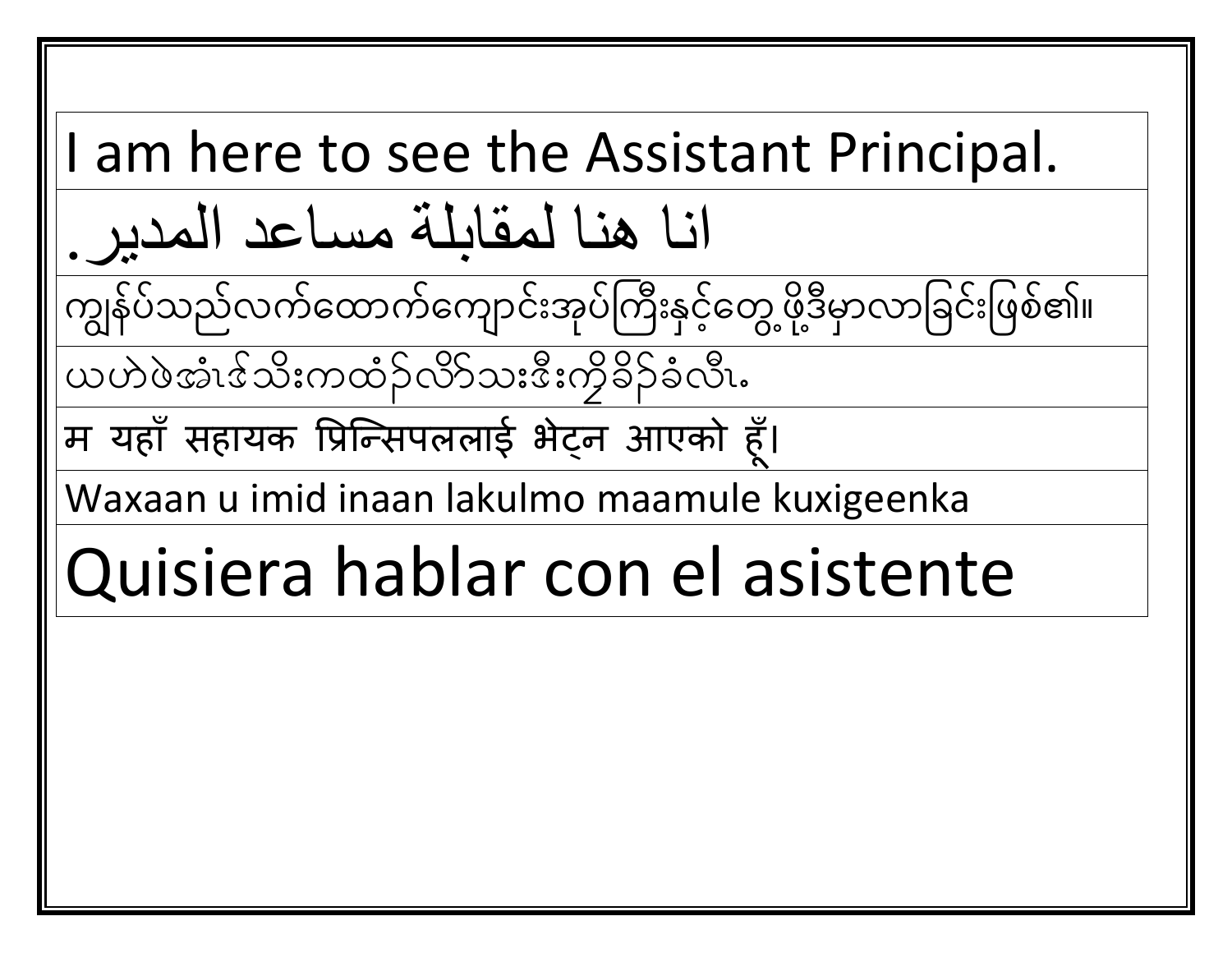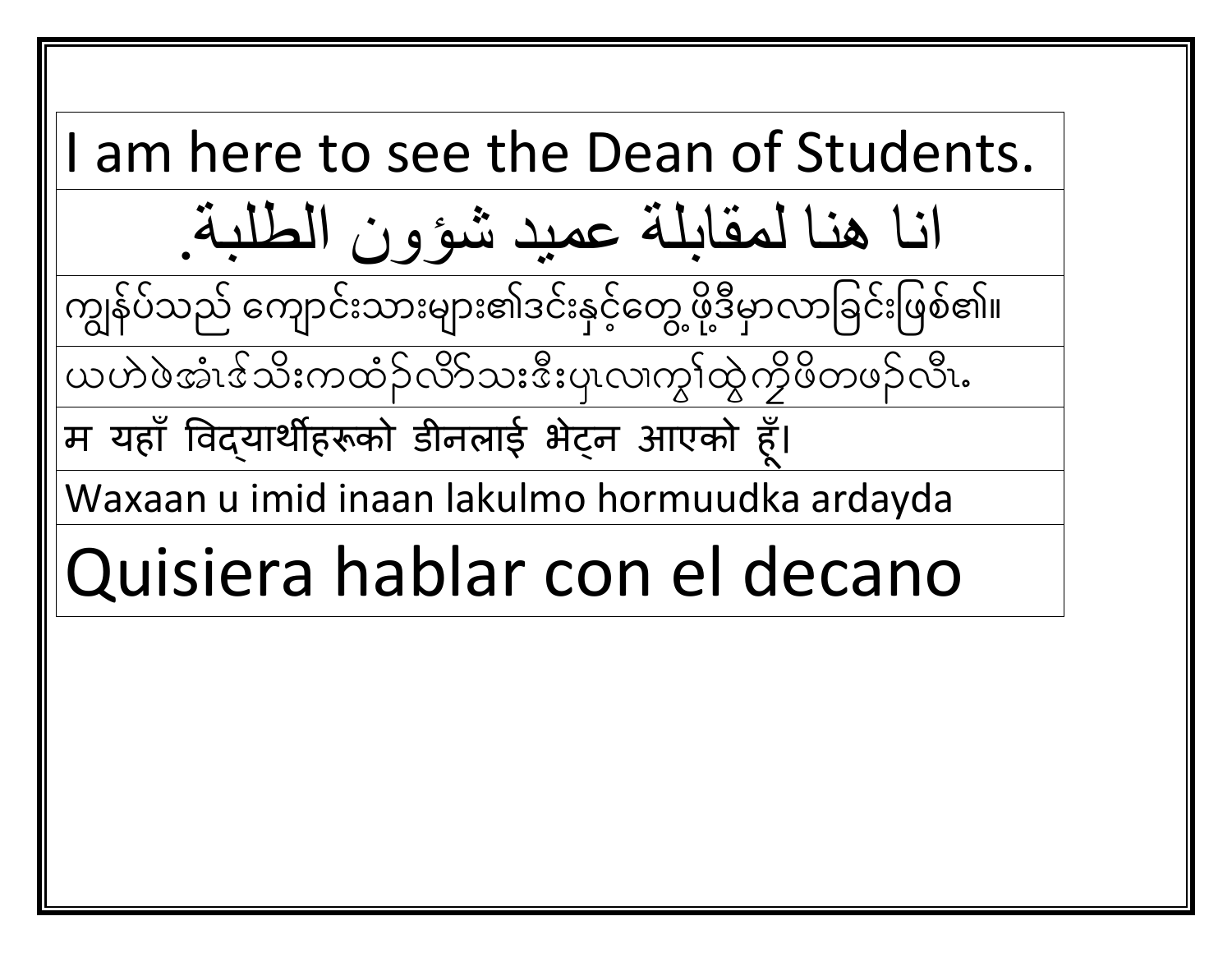I have an appointment with the SST team. عندي موعد مع فريق مساعدة الطالب SST. ကျွန်ပဲသည် SST အသင်းနှင့်အတူရက်ချိန်းရှိသည်။  $\overline{\mathbf{C}}$ ယအိဉ်ဒီးတၢ်သွဉ်နံးဖူးသီဒီးပုံပုမ္ပဏက္ပိဖိကရာန္နႈလီး. मेरो SST टोलीसँग एक नियुक्ति छ। Waxaan ballan laleeyahay kooxda taakuleenta ardayda

## Tengo una cita con el equipo SST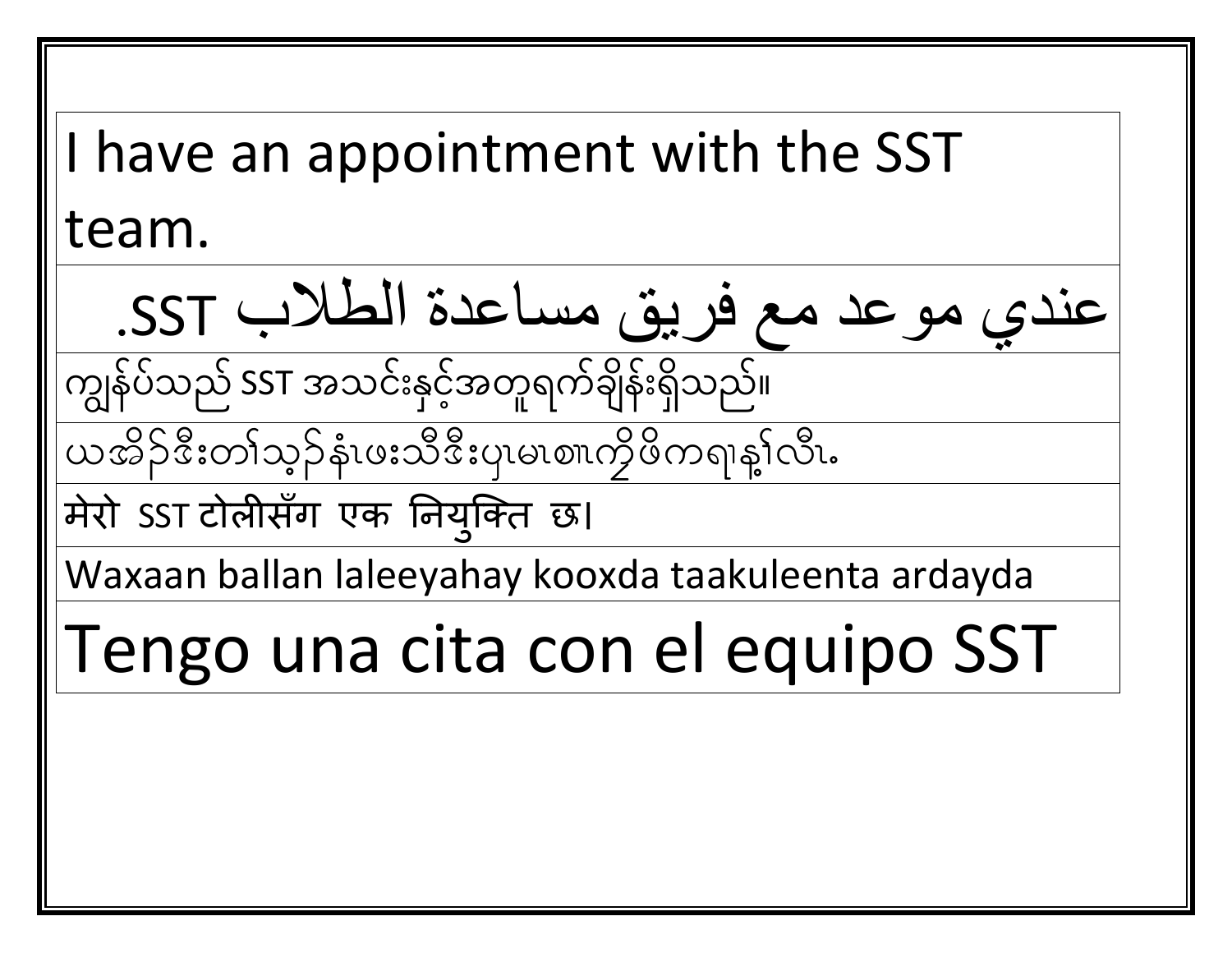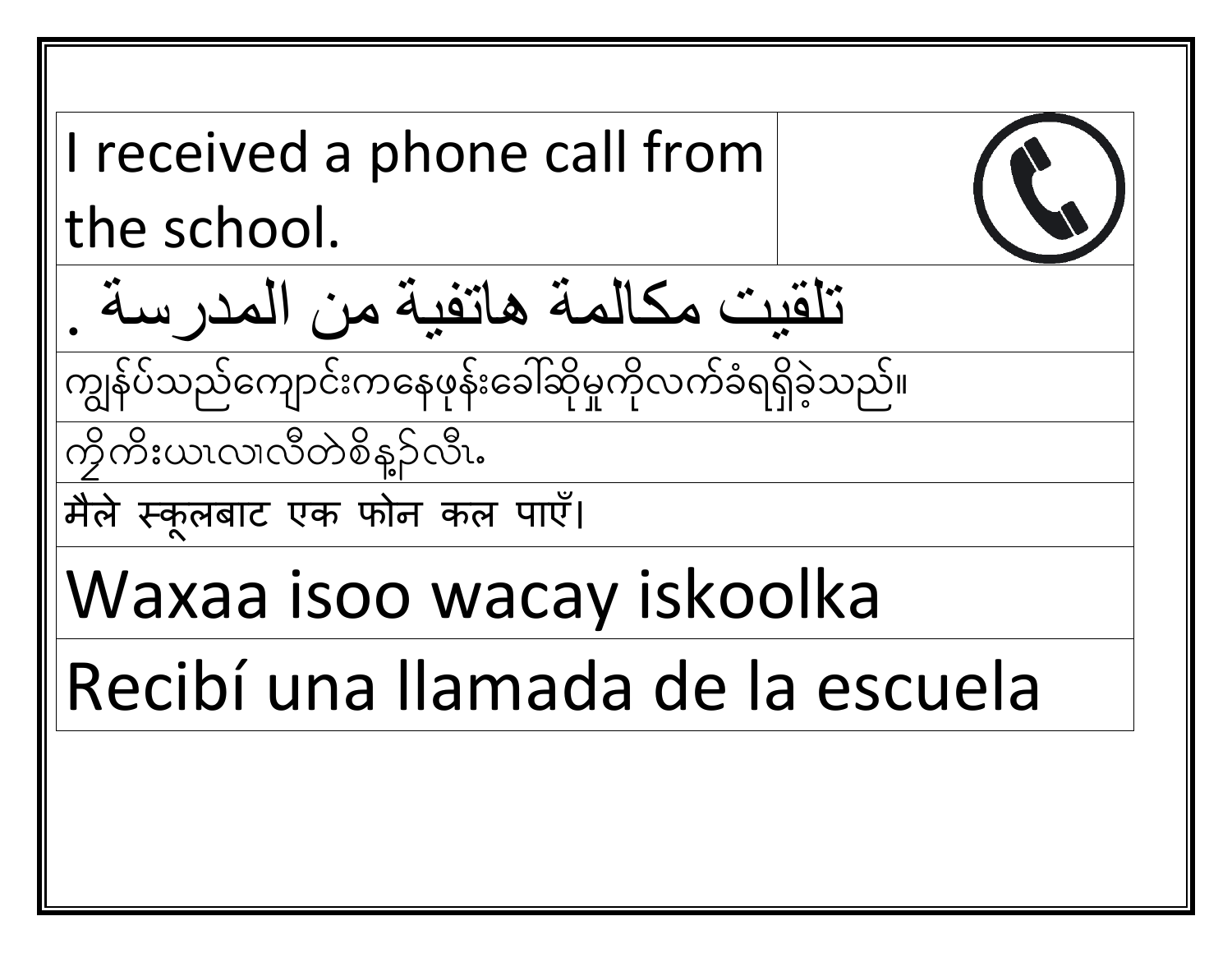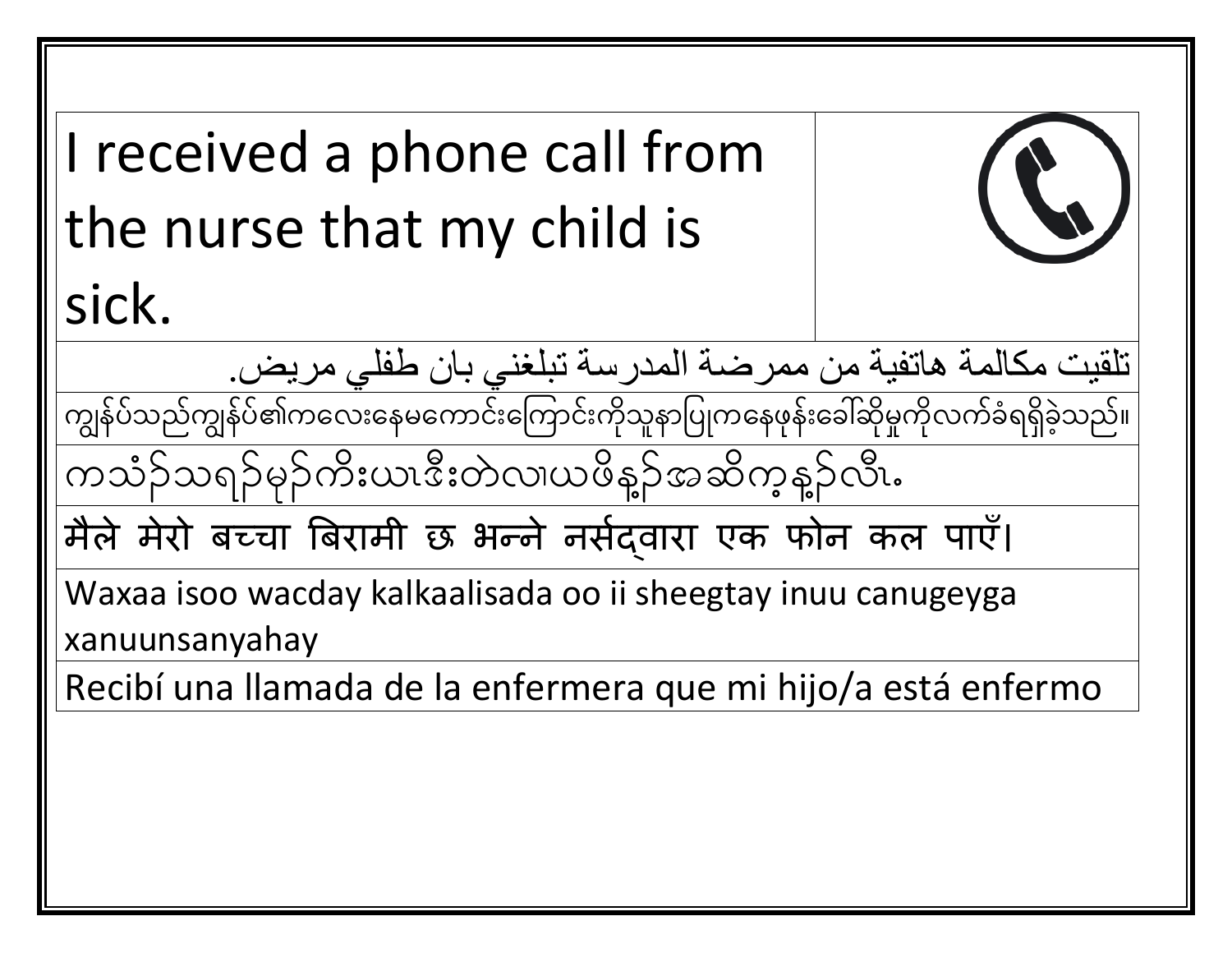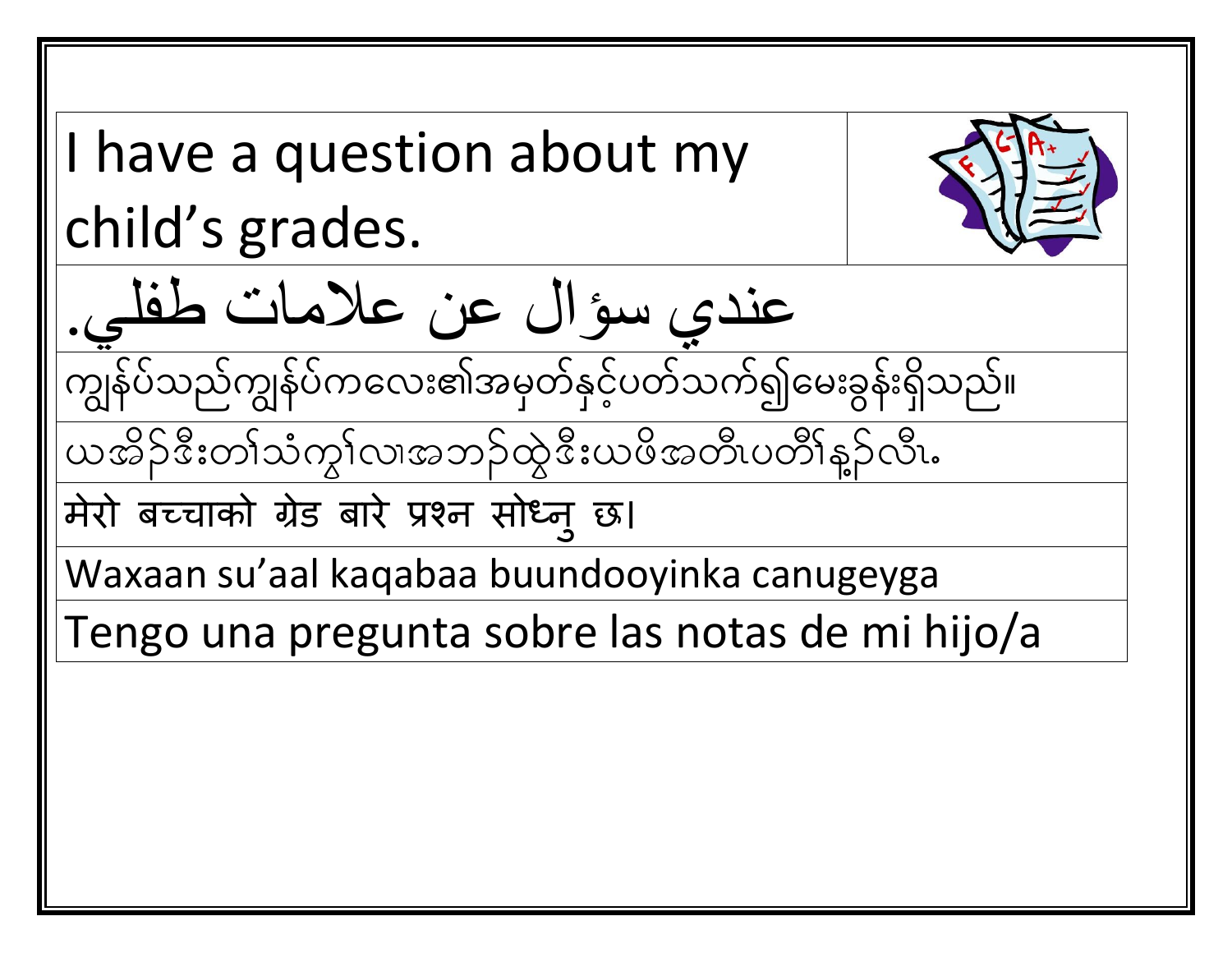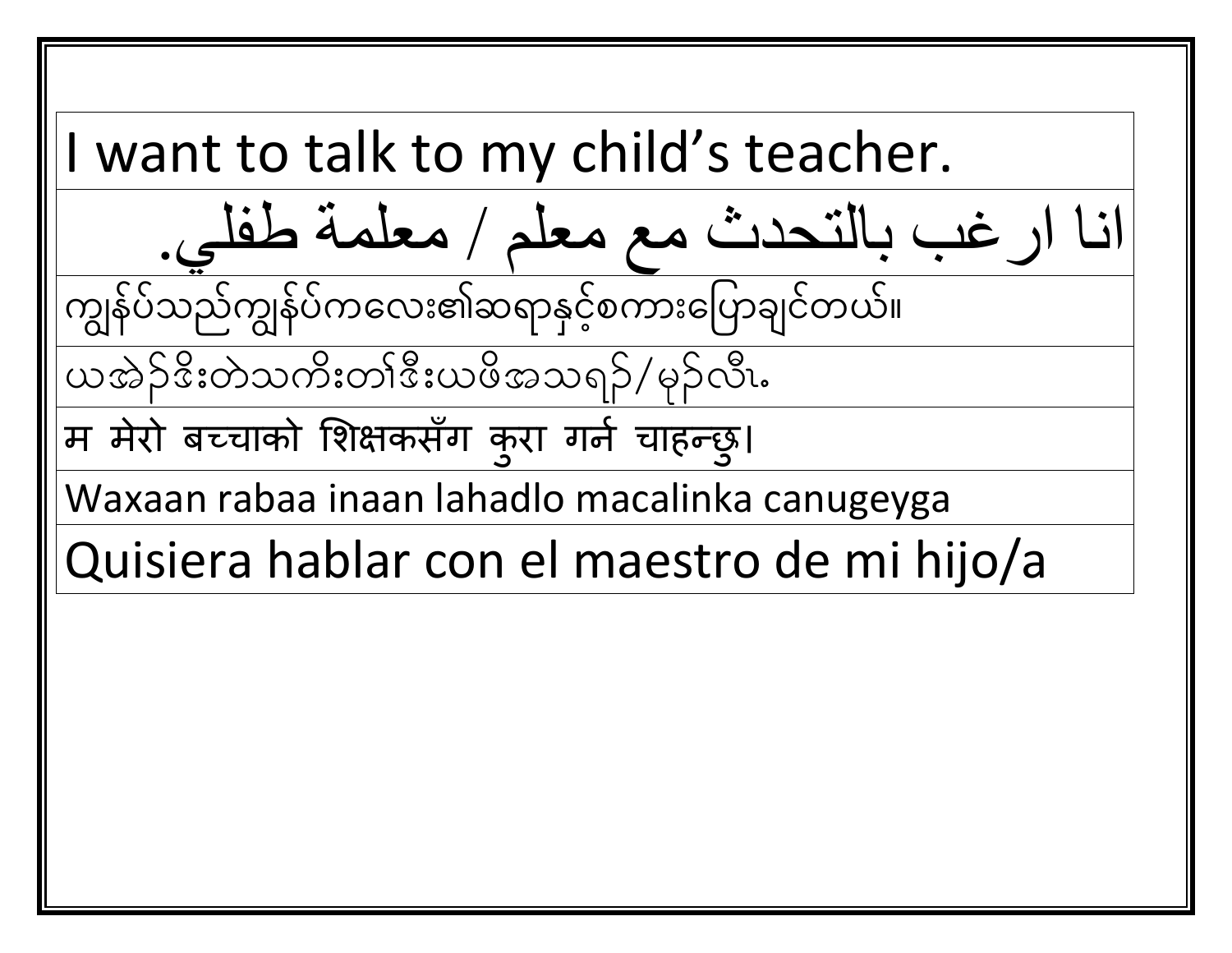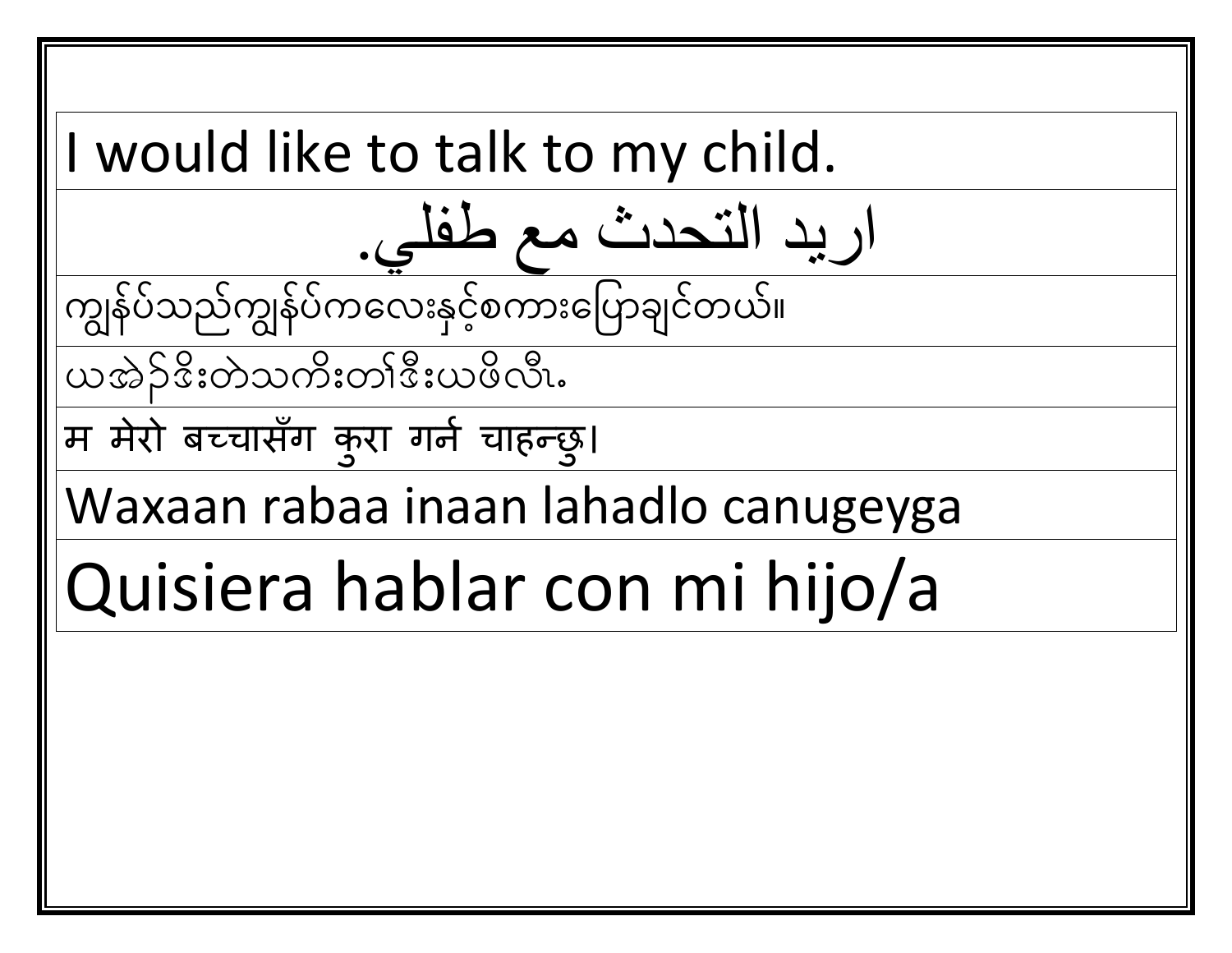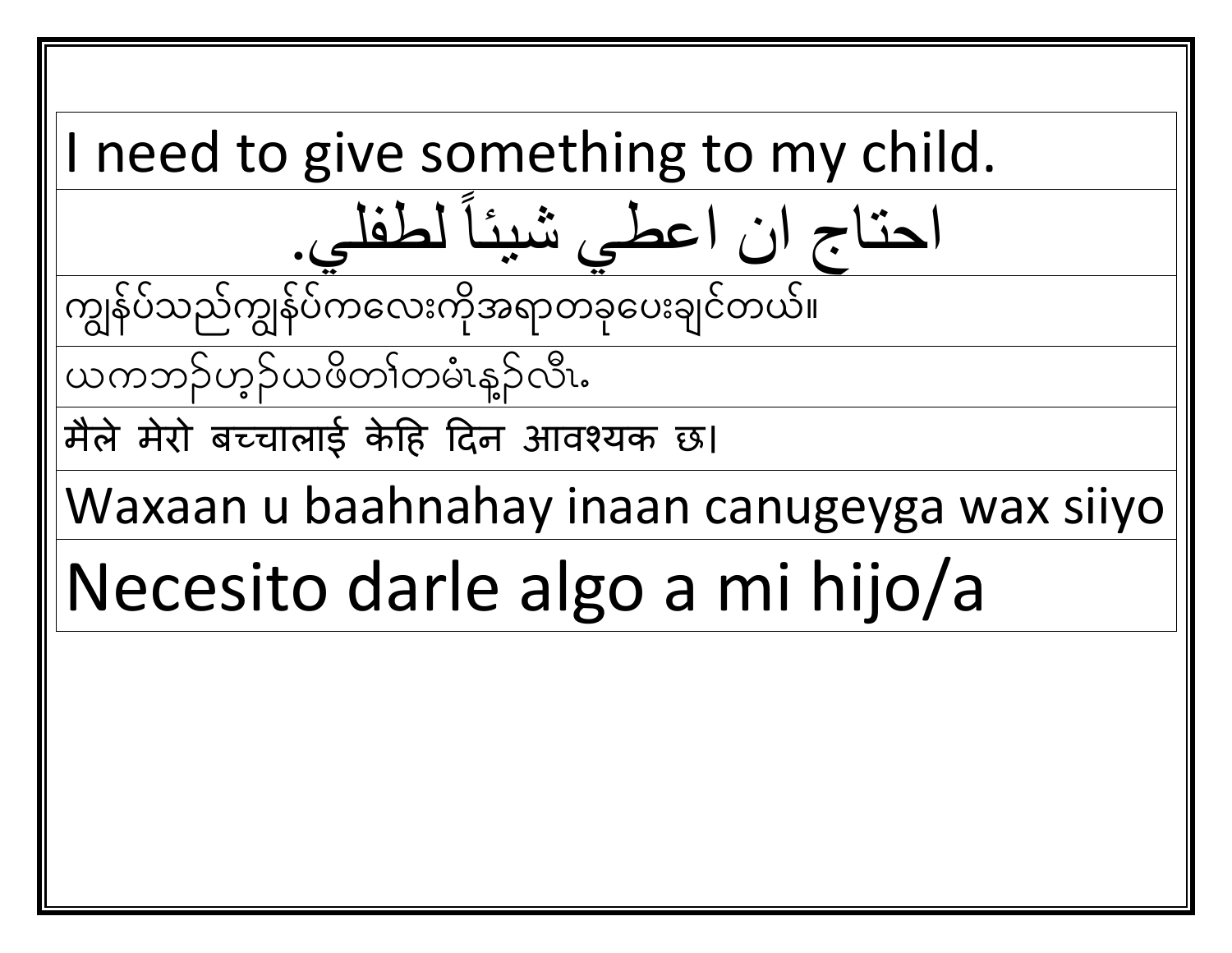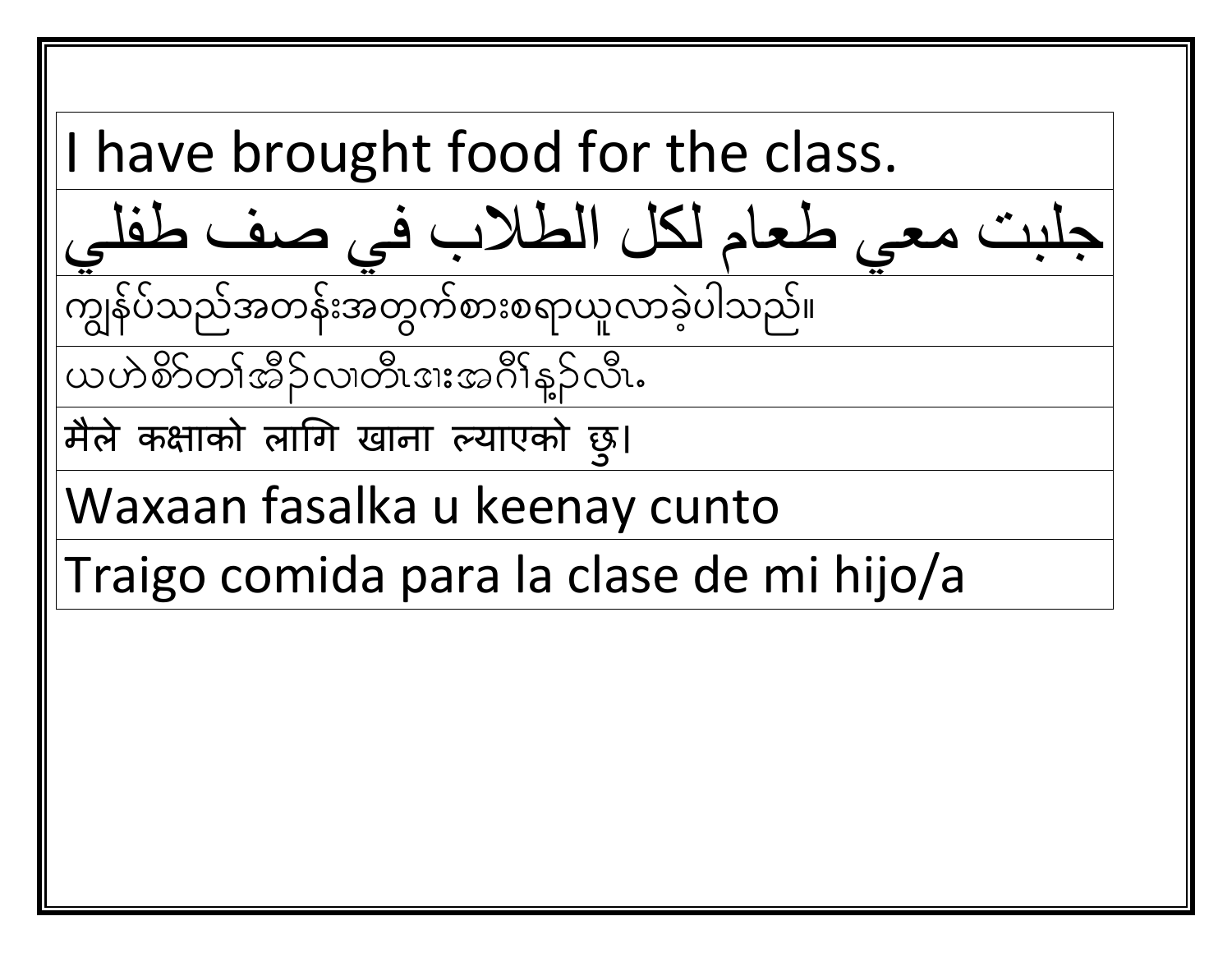My child has a doctor's appointment. طفلي عنده موعد لزيارة الطبيب. ကျွန်ပဲ၏ကလေးသည်ဆရာဝန်နှင့်ရက်ချိန်းရှိပါတယ်။  $\overline{\phantom{a}}$ ယဖိနဉ်အိဉ်ဒီးကသံဉ်သရဉ်/မှဉ်တၢ်သွဉ်နံးဖးသီလီး. मेरो बच्चाको चिकित्सकसँग नियुक्ति छ। Canugeyga waxuu leeyahay ballan dhakhtar Mi hijo/a tiene una cita con el doctor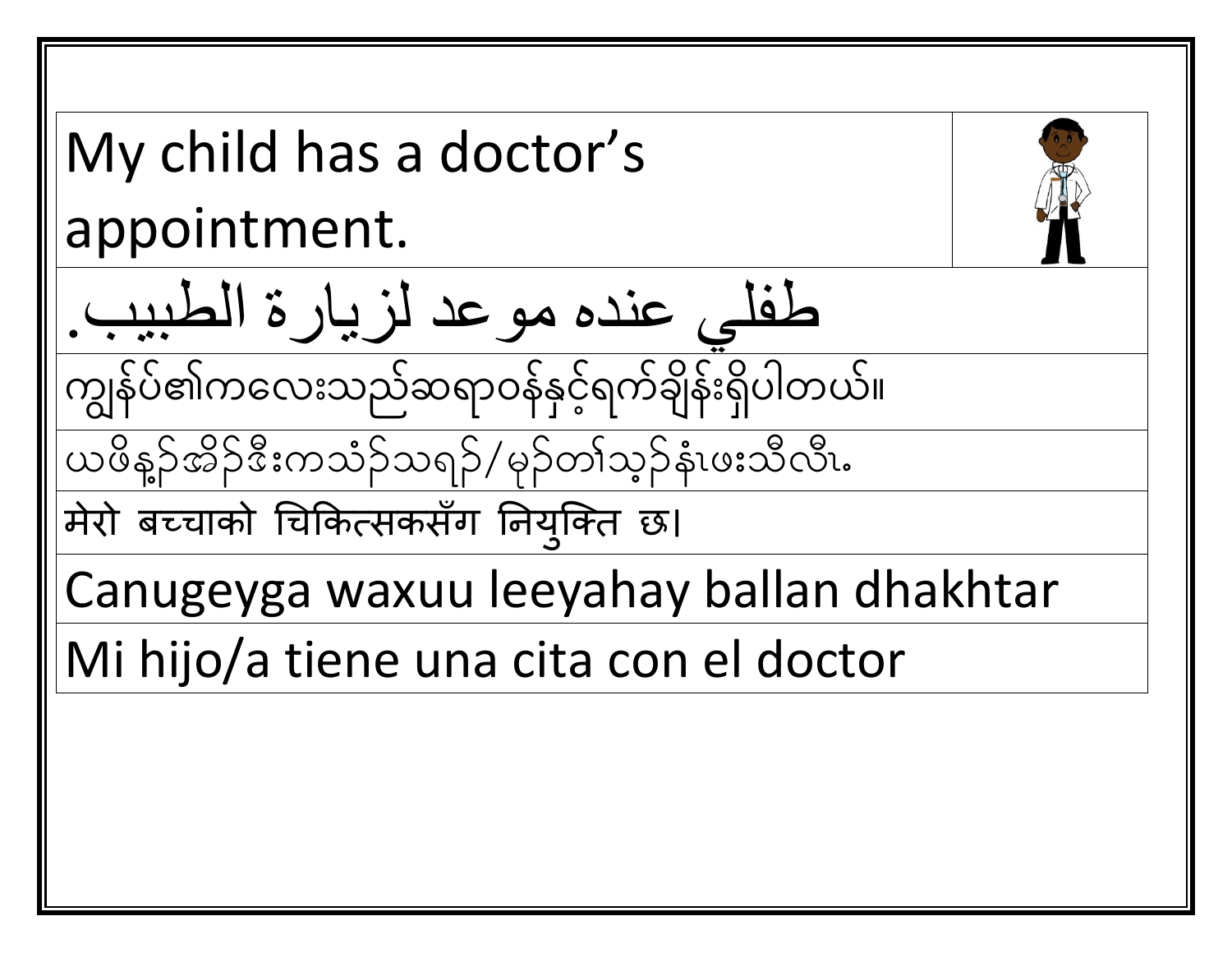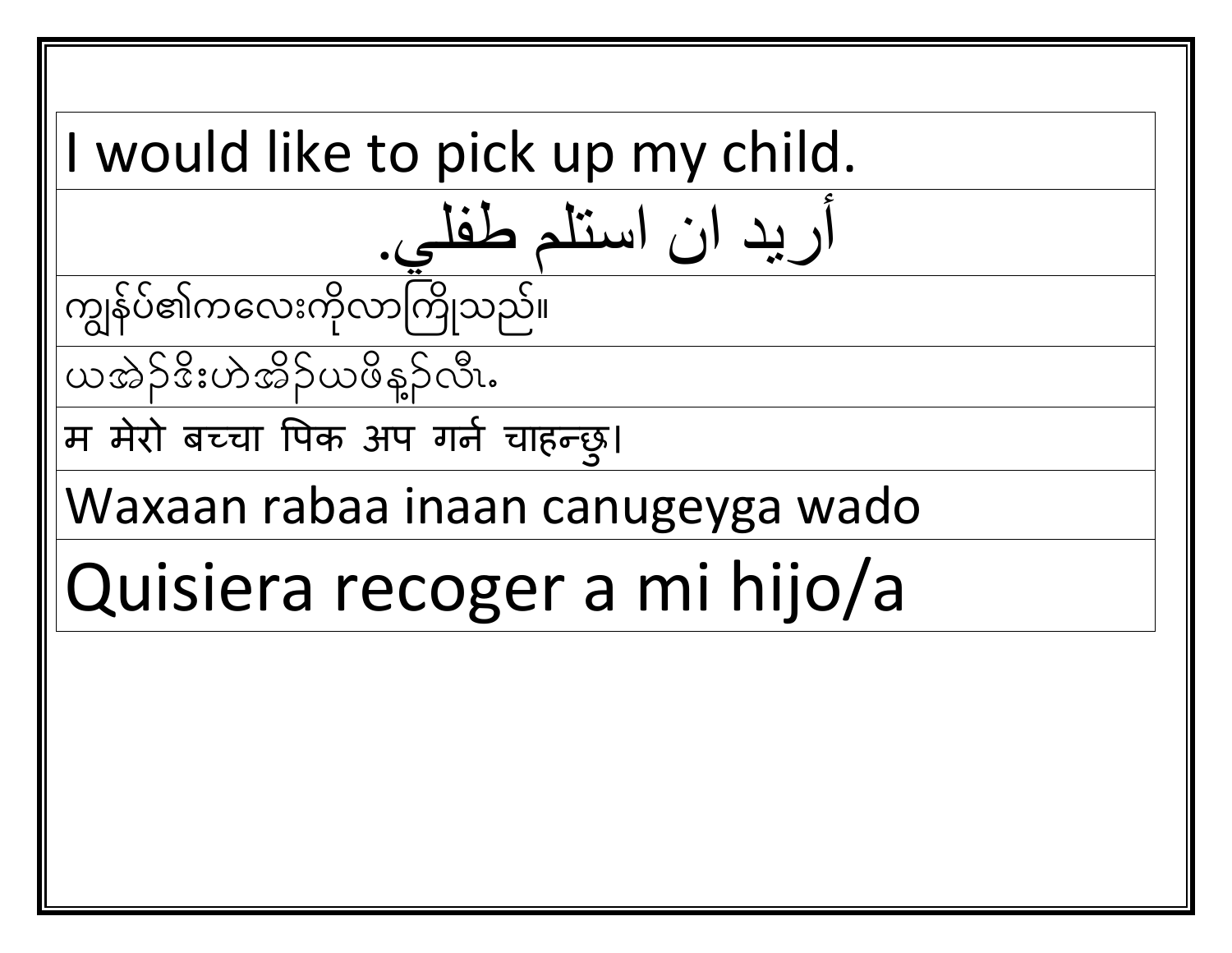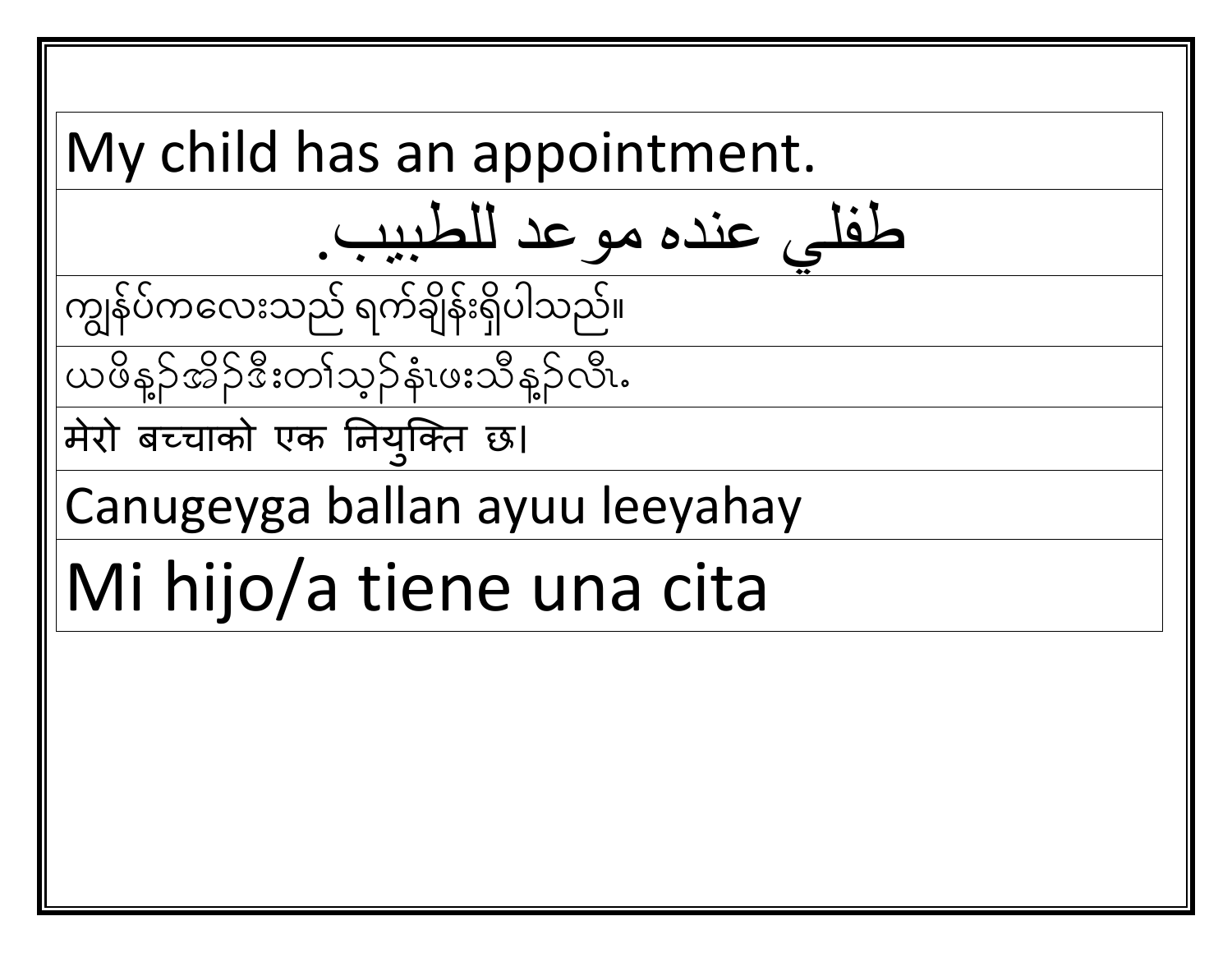I am bringing my child back to school after an appointment.

أنا اعود مع طفلي إلى المدرسة بعد الموعد. ရက်ချိန်းပြီးနောက်ကျွန်ပဲသည်၊ကျွန်ပဲကလေးအားကျောင်းသို့ပြန်ပို့မည်။ ,<br>| ို

ယဖိလဲၤတၢ်သ့ဉ်နံၤဖးသိဝံၤယကဟဲက္၊ဆုကဒါက္၊အီၤဆူကိုလီၤ.

म एक नियुक्ति पछि मेरो बच्चा स्कूल फितो ल्याउँदै छु।

Waan soo celinaa canugeyga ballanta kadib

Traigo de vuelta a mi hijo/a, tuvo una cita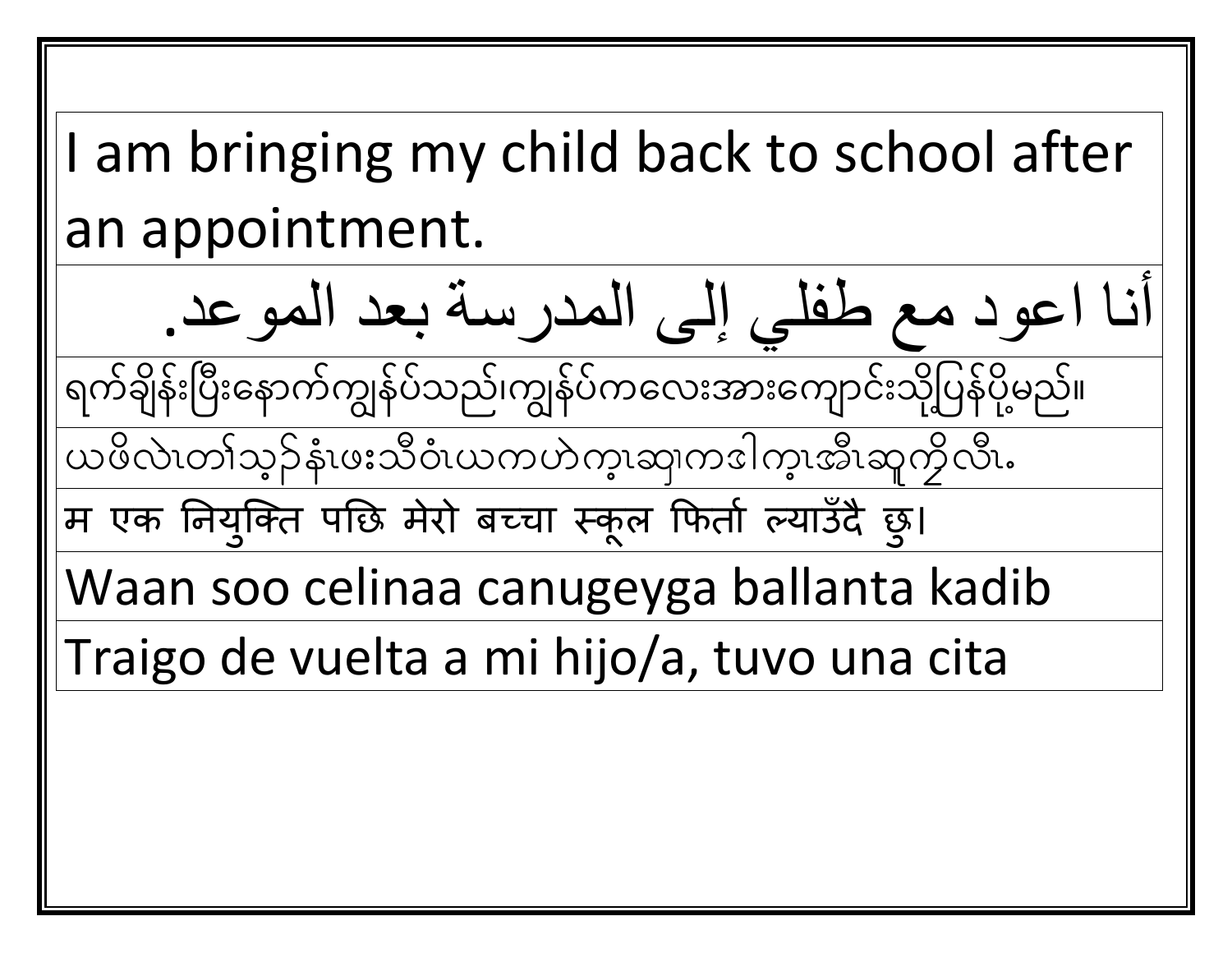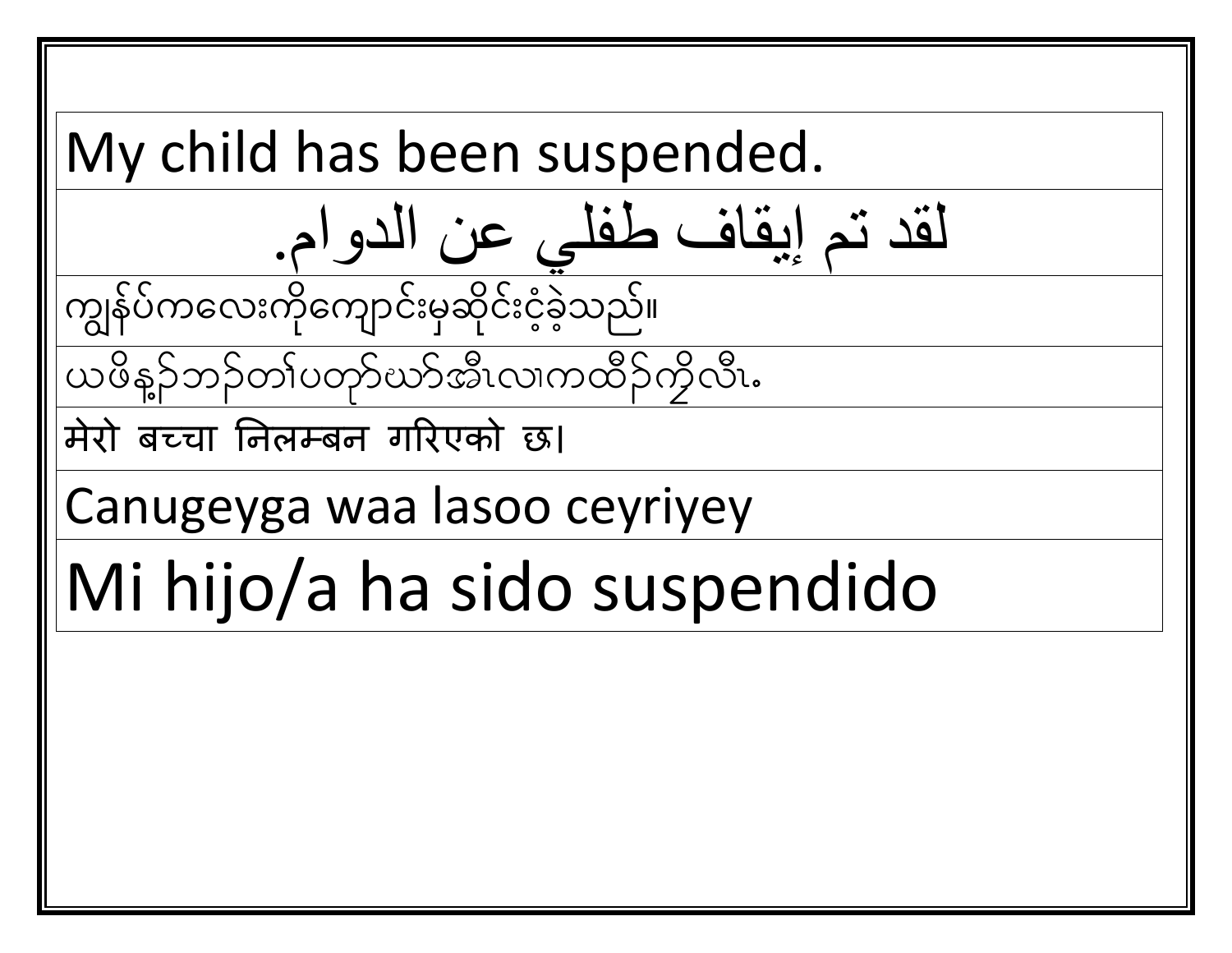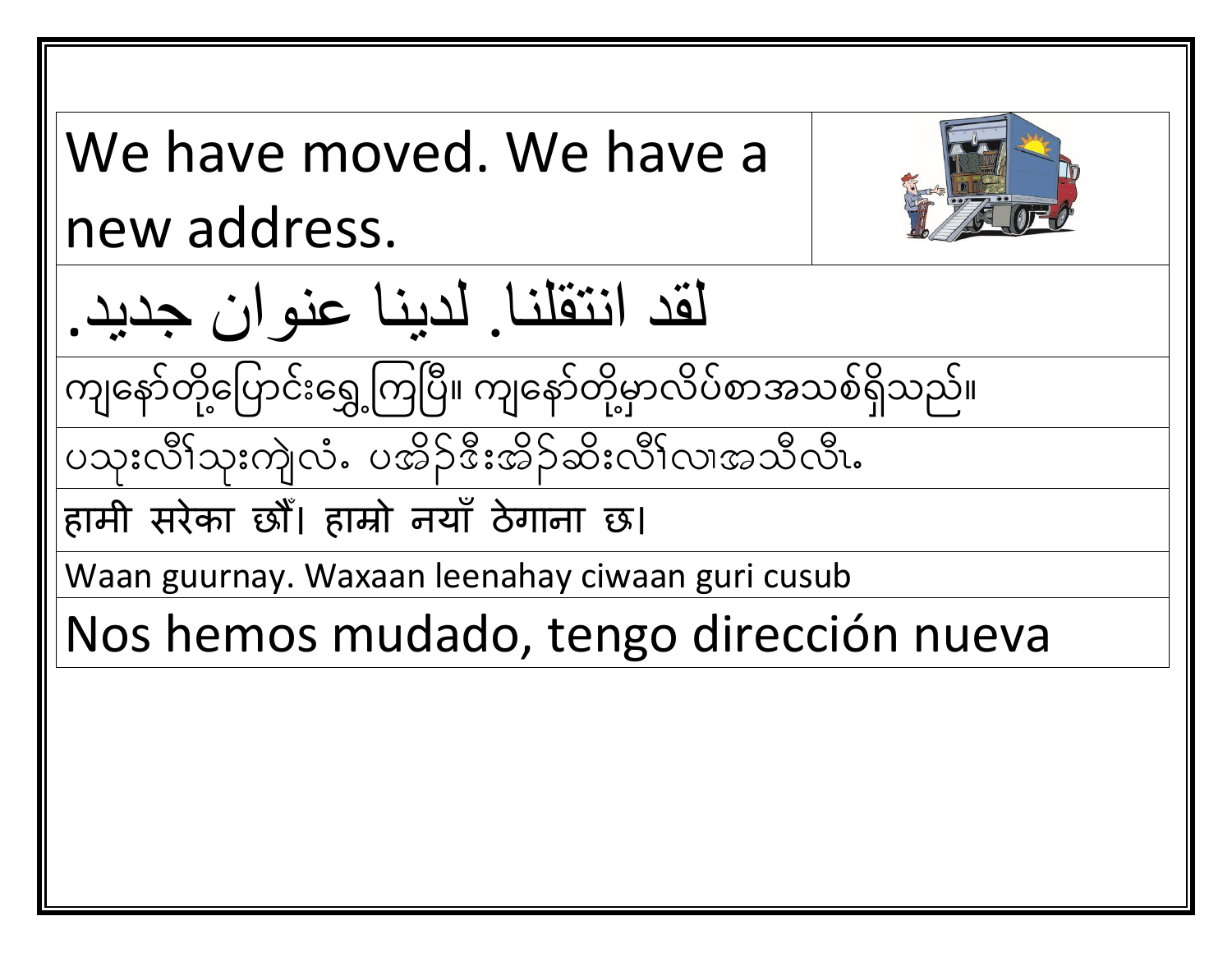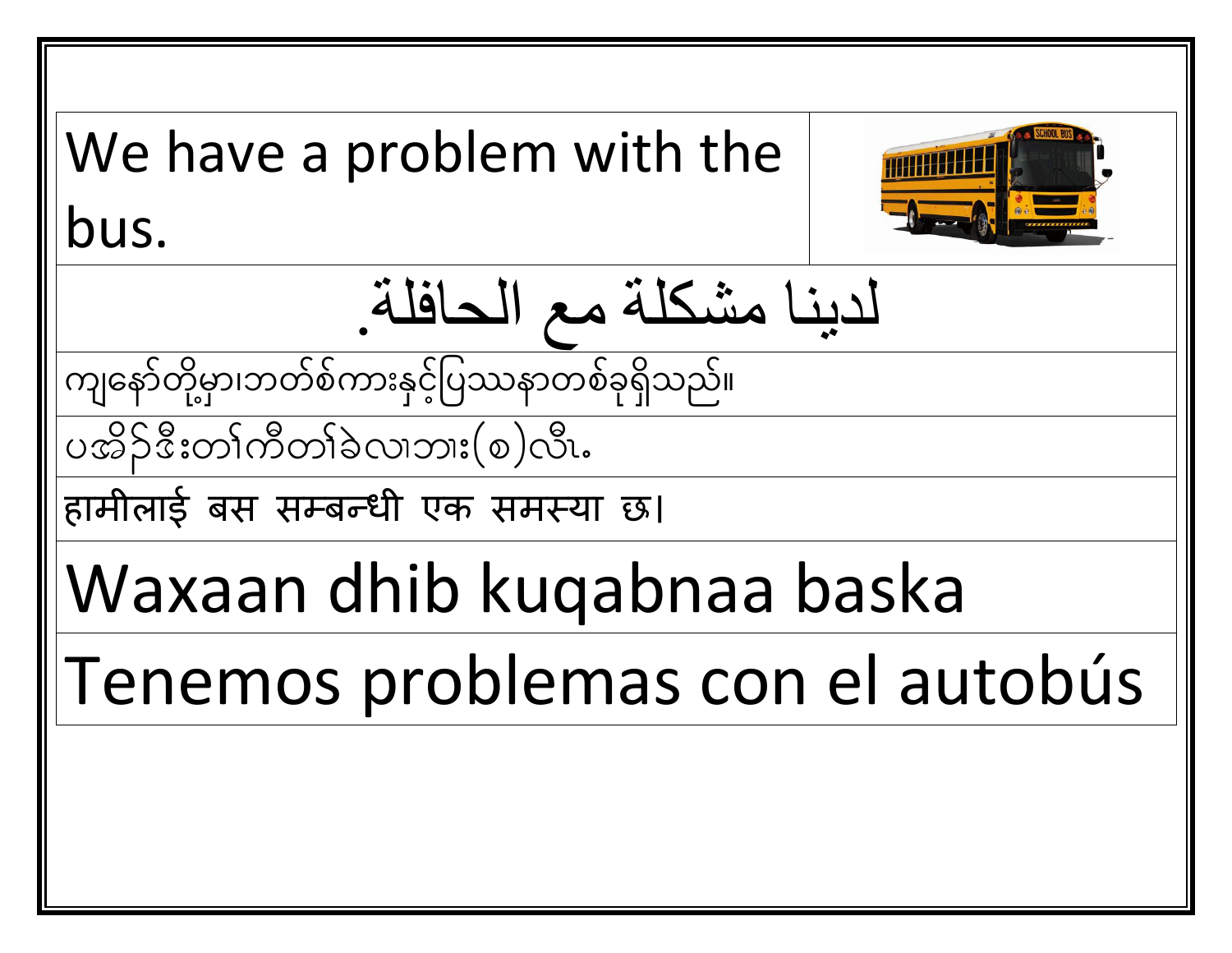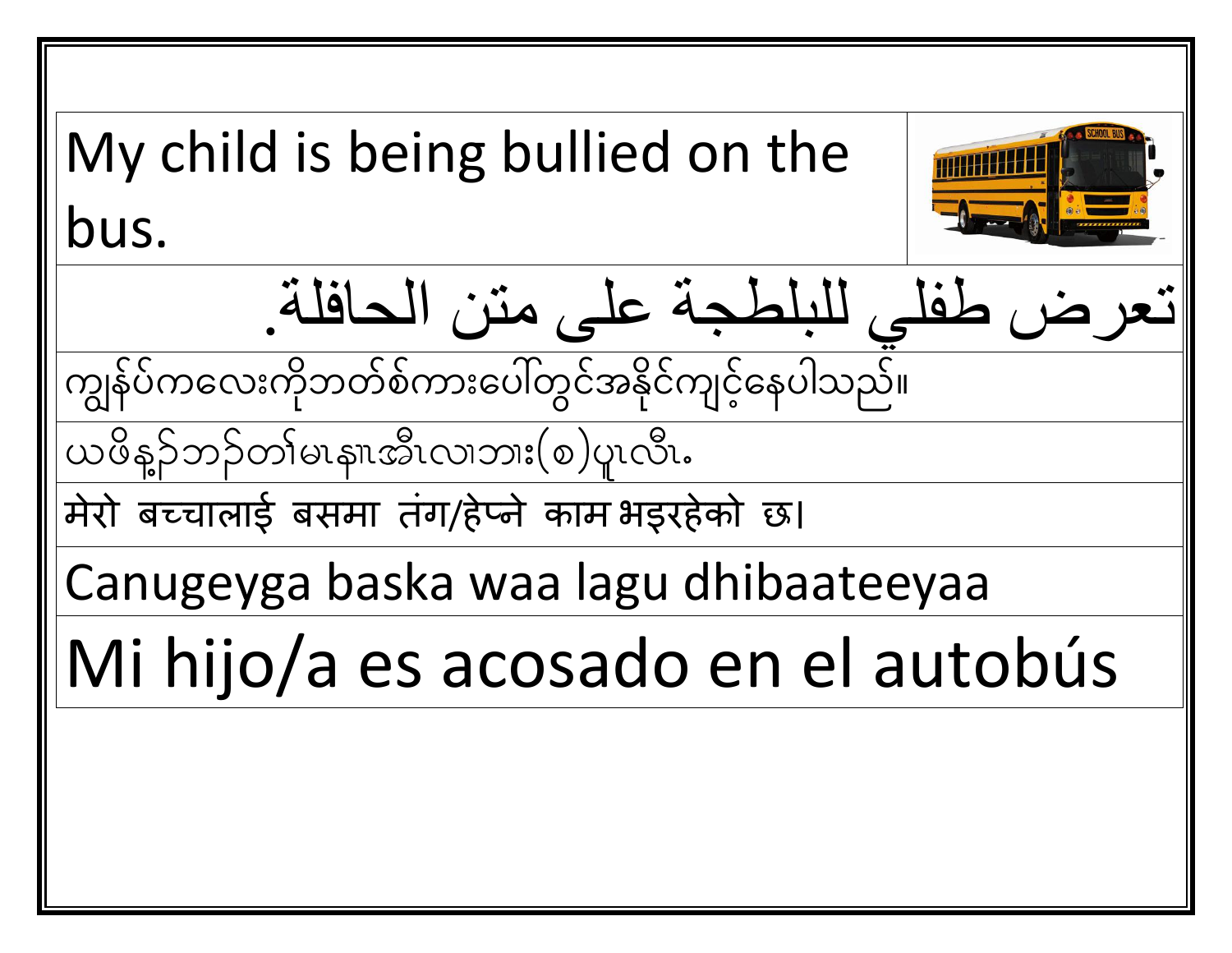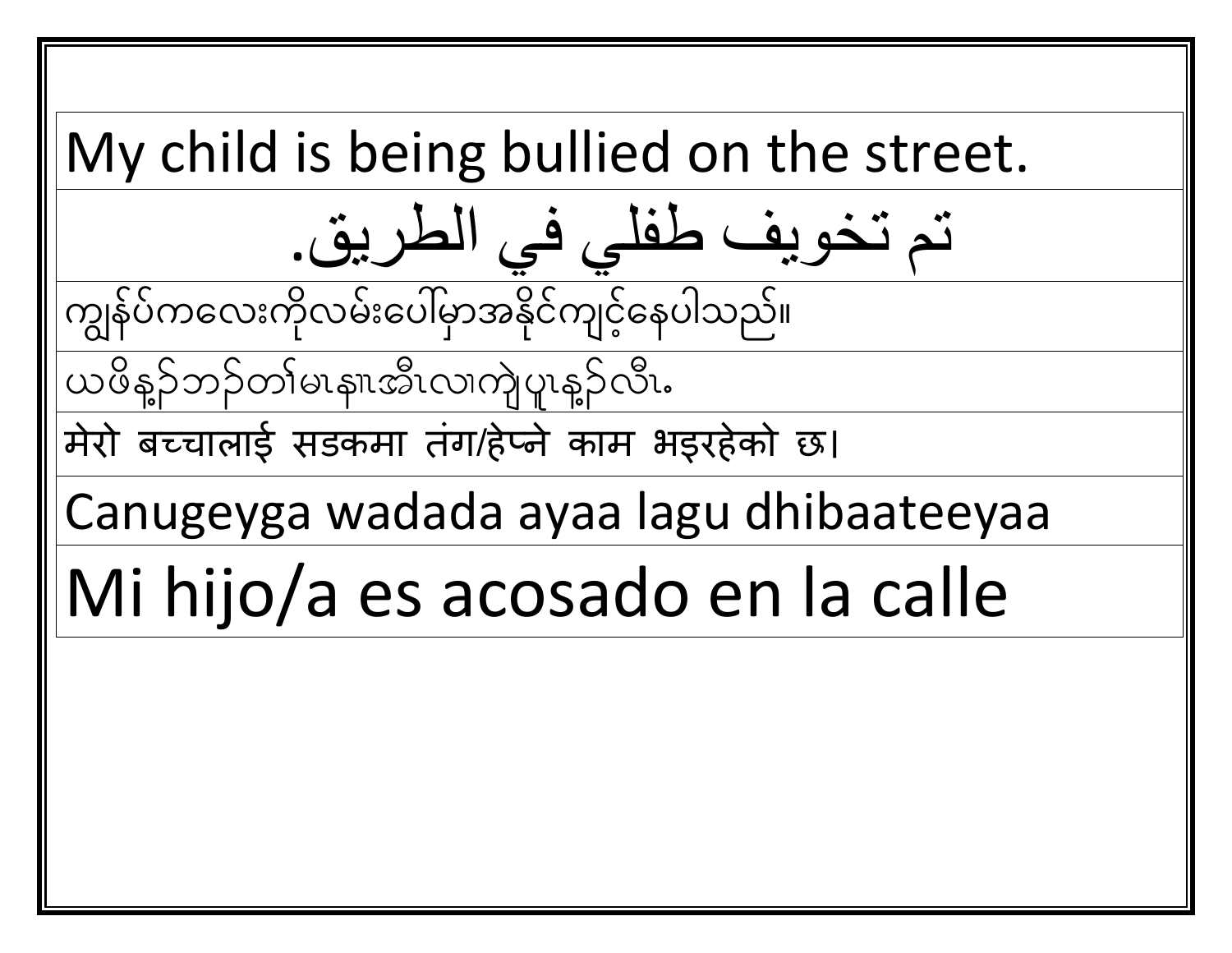